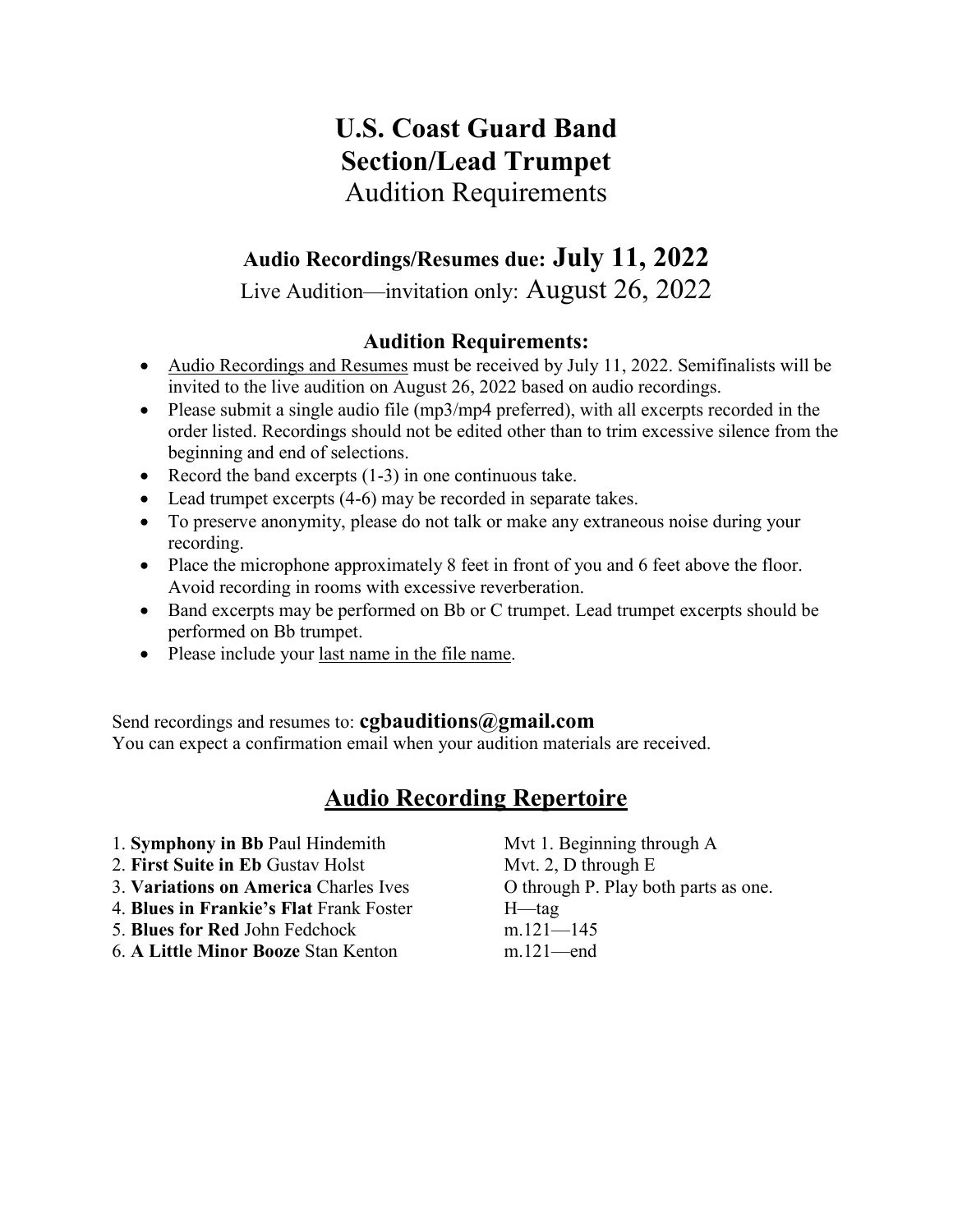# **US Coast Guard Band Section/Lead Trumpet**

## Live Audition Repertoire—August 26, 2022

Leamy Hall, U.S. Coast Guard Academy, New London, CT

#### **Concert Band Excerpts**

**Symphonic Dances from West Side Story**—Leonard Bernstein m. 508—542; m. 678—701

**Symphony in Bb**—Paul Hindemith Mvt. 1, beginning to letter A

**Variations on America**—Charles Ives Letter O to P, play both parts as one

**First Suite in Eb**—Gustav Holst Mvt. 2, D to E

**El Capitan**—J.P. Sousa Beginning to 2/4 section. Take second endings

**Sonata**—Halsey Stevens Mvt. 1, beginning to m. 69

#### **Section Playing**

**Sonata Octavi Toni**—Giovanni Gabrieli Trumpet 1 quarter note =  $92$ 

#### **Jazz/Lead**

| <b>Billie's Bounce</b>         | (play head twice, optional improvised solo) |
|--------------------------------|---------------------------------------------|
| <b>Blues in Frankie's Flat</b> | $(H = Tag)$                                 |
| <b>Blues for Red</b>           | $(m.121 - 145)$                             |
| Elgin's Key                    | $(L-M)$                                     |
| <b>A Little Minor Booze</b>    | $(m.121 - end)$                             |
| <b>Stardust</b>                | A11                                         |
| <b>Time Check</b>              | $(209 - 233)$                               |
| Us                             | (beginning—C)                               |
| <b>Whirly Bird</b>             | $(99 - 129)$                                |
|                                |                                             |

**Sight-reading may be asked at any time.**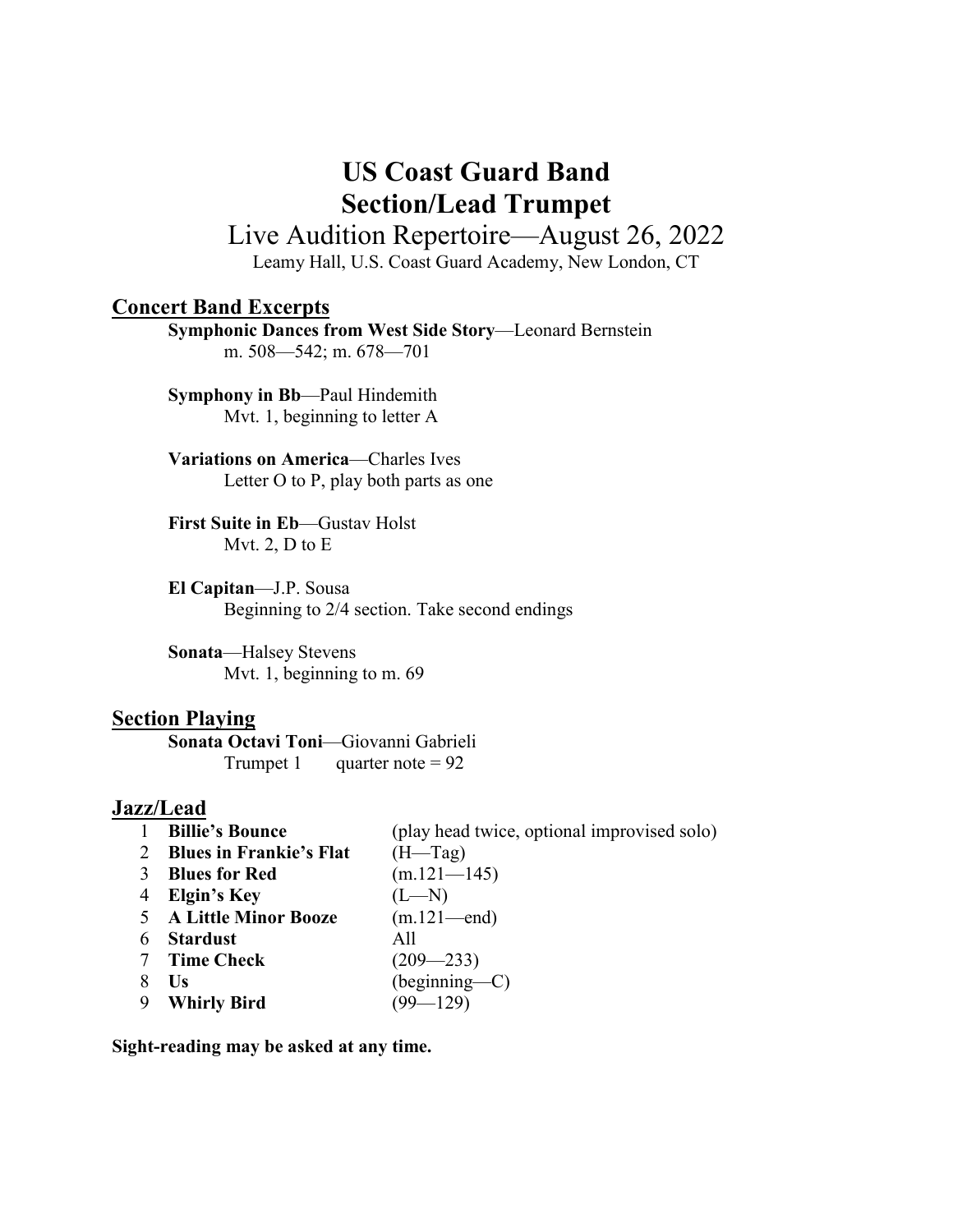### SYMPHONIC DANCES, BERNSTEIN









670









١ļ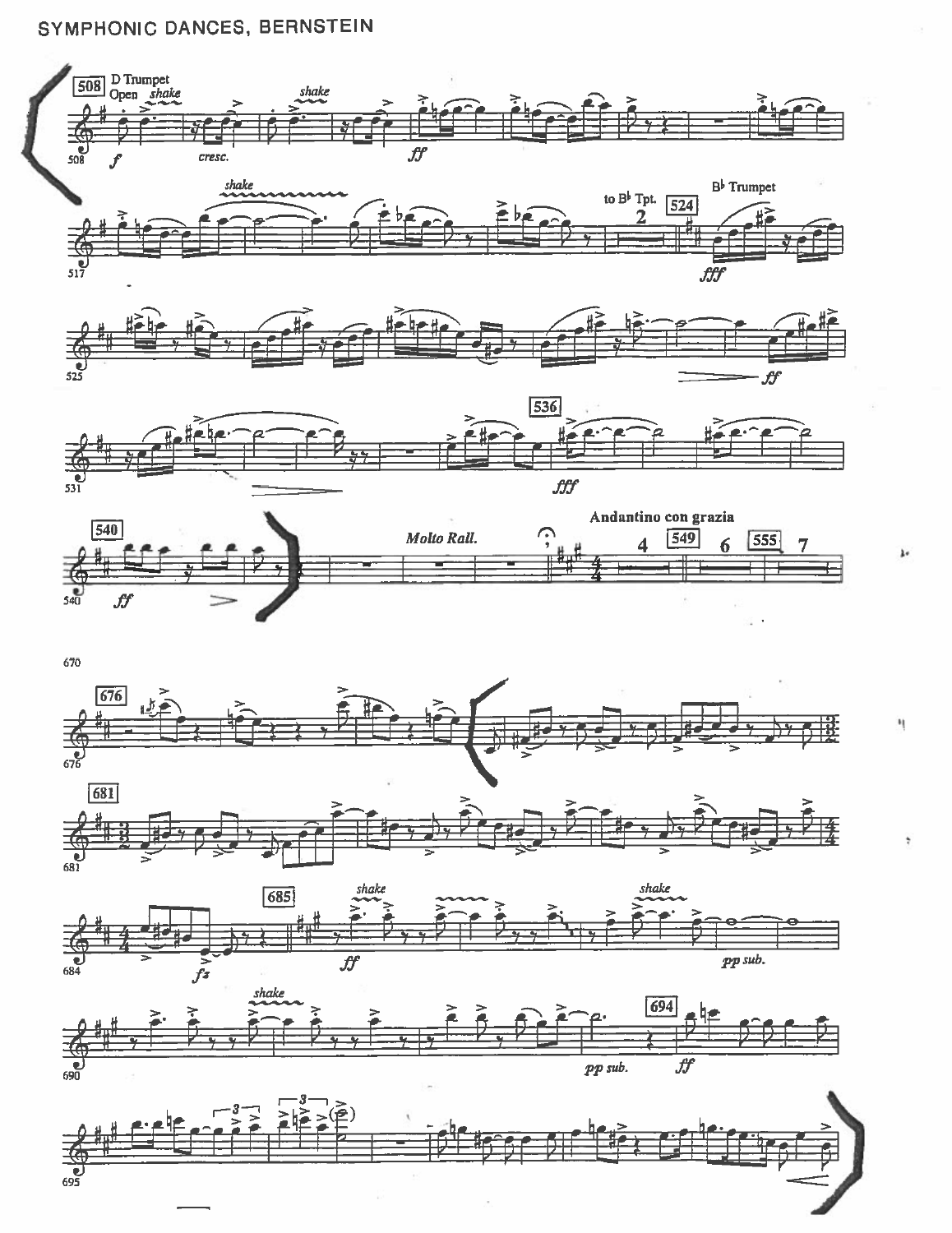# Symphony in B flat



**VARIATIONS ON AMAERICA, IVES** 

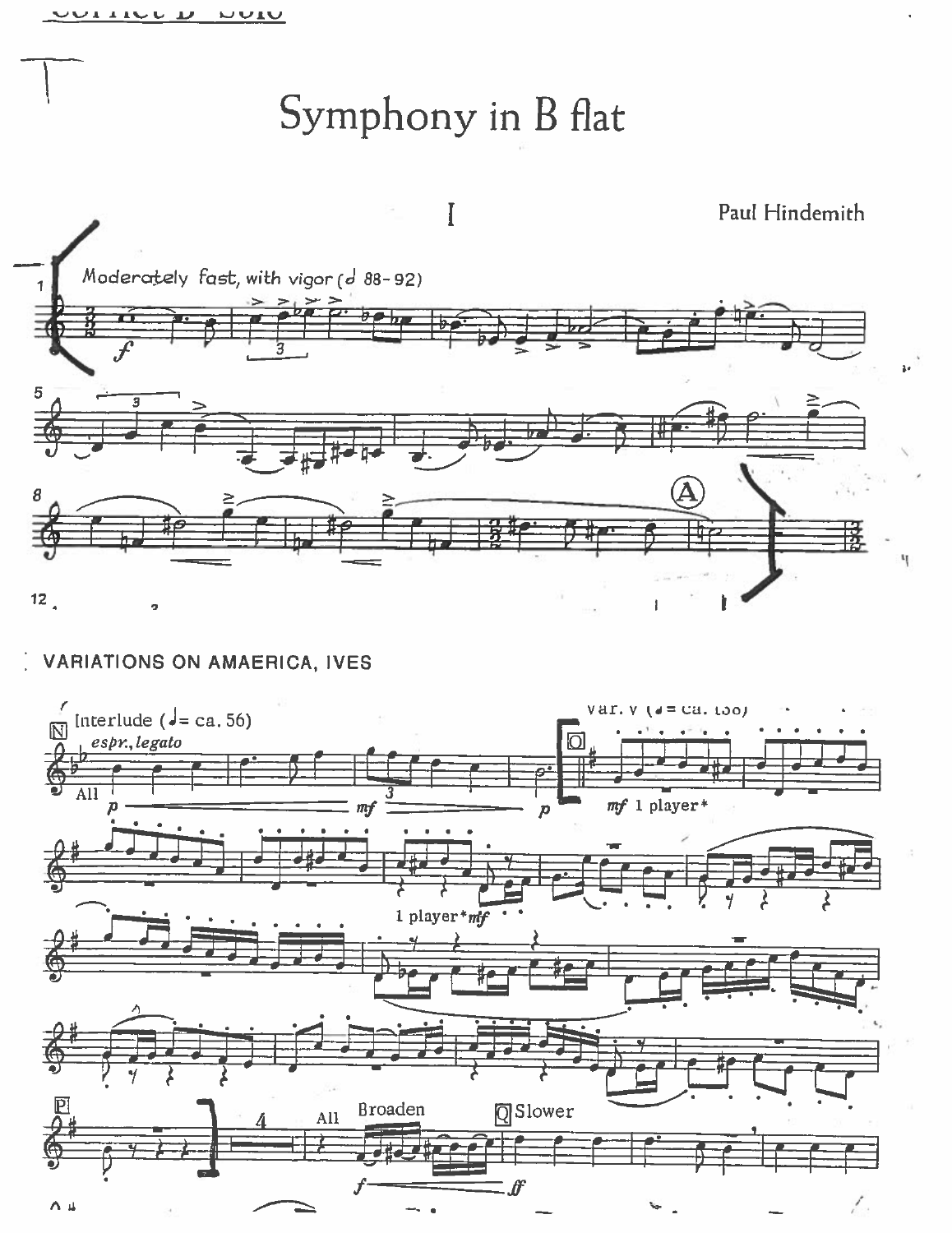# **First Suite in Eb Gustav Holst**



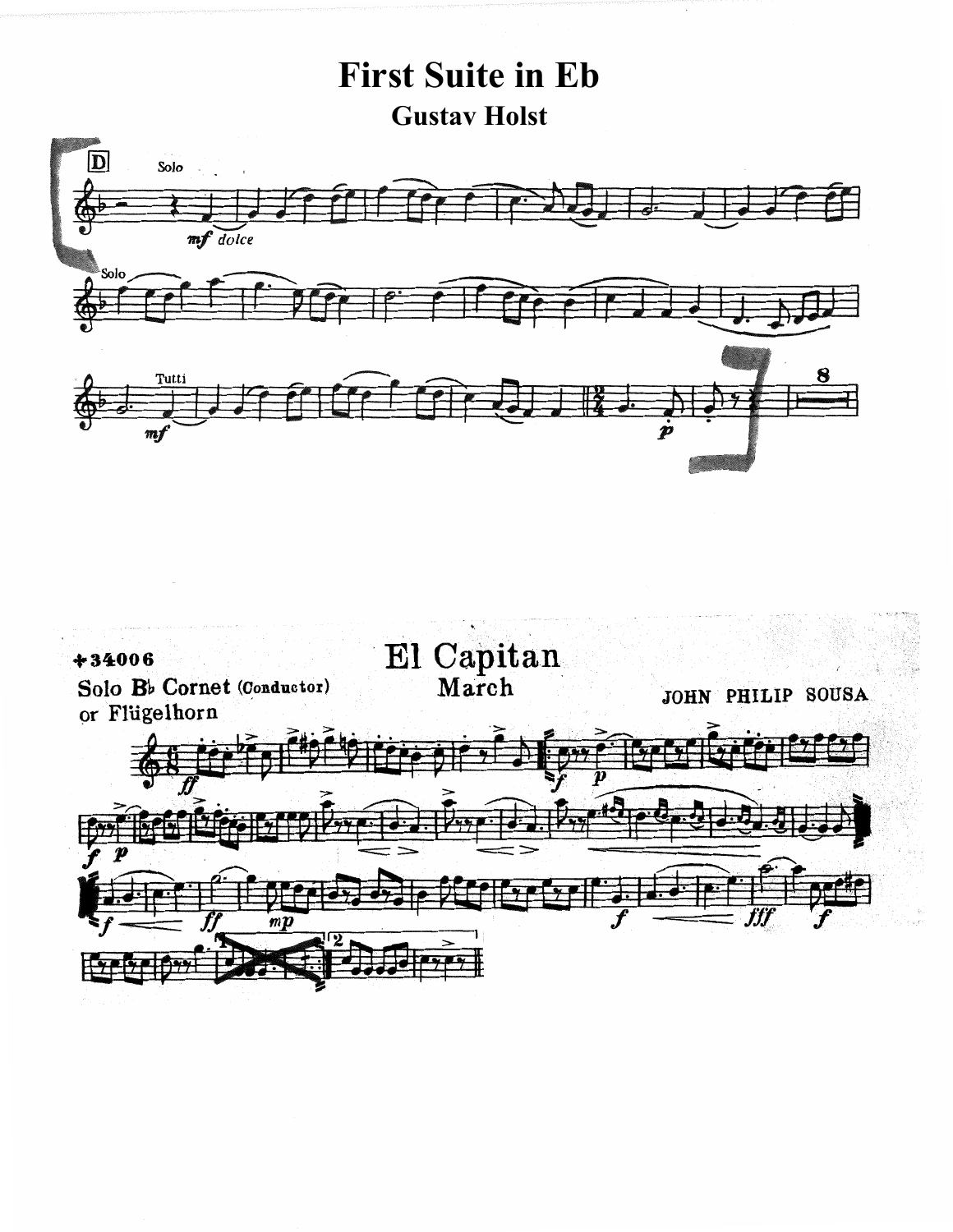Trumpet in Bb

**HALSEY STEVENS** 

 $\lambda$ 



(C) 1959 by C. F. Peters Corporation,<br>373 Park Avenue South, New York 16, N.Y.<br>International Copyright Secured. All Rights Reserved.<br>Alle Rechte vorbehalten.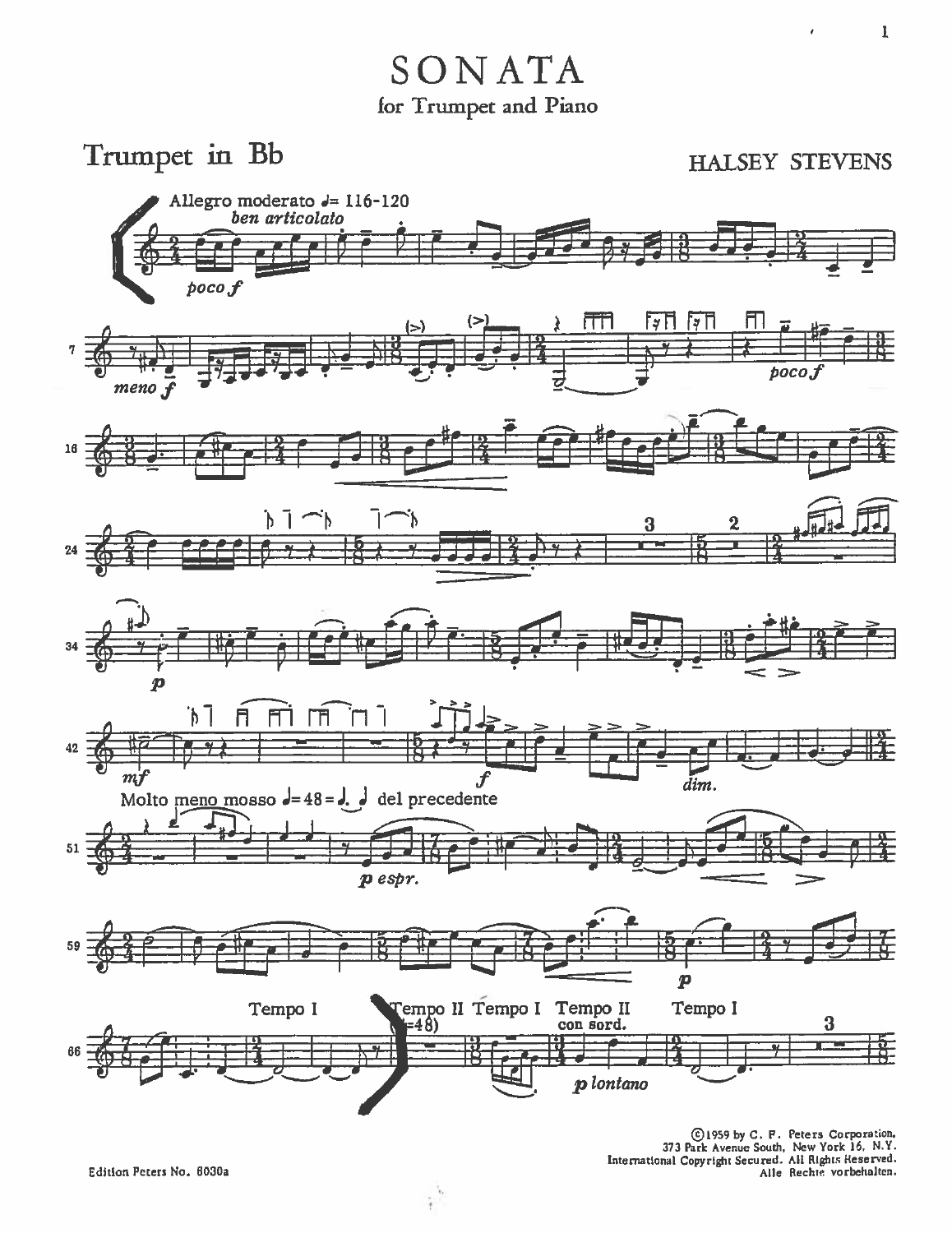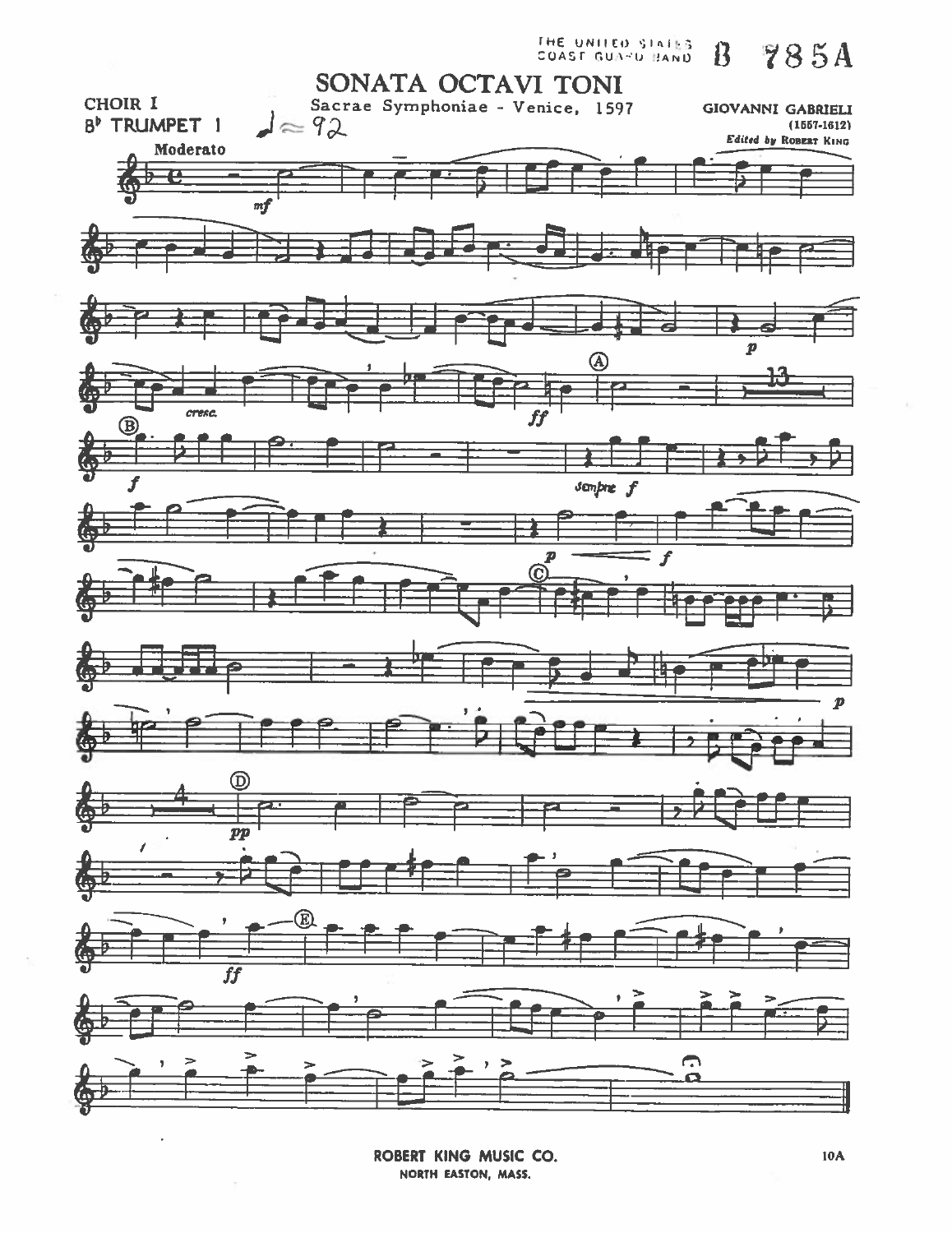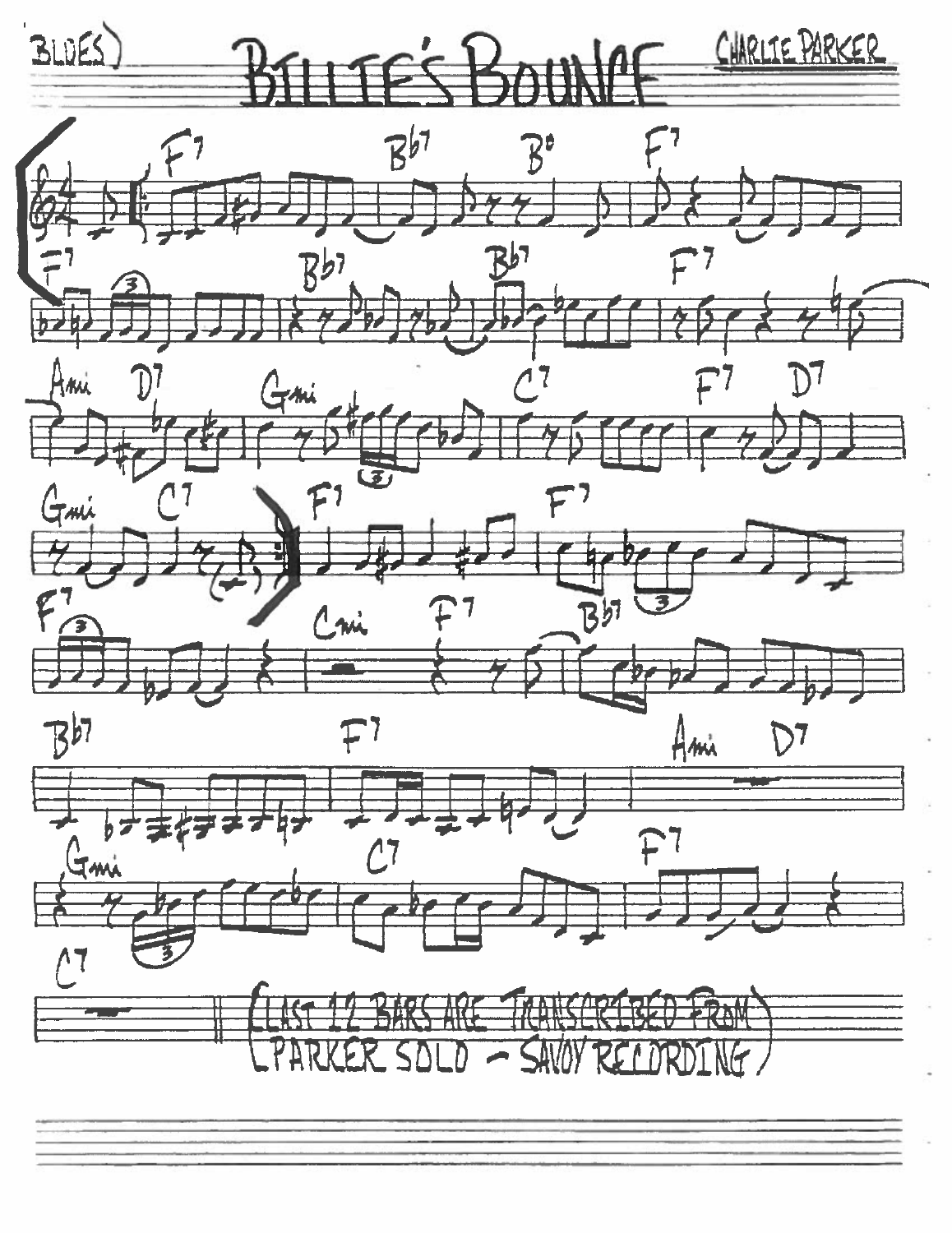

20

Ń.

÷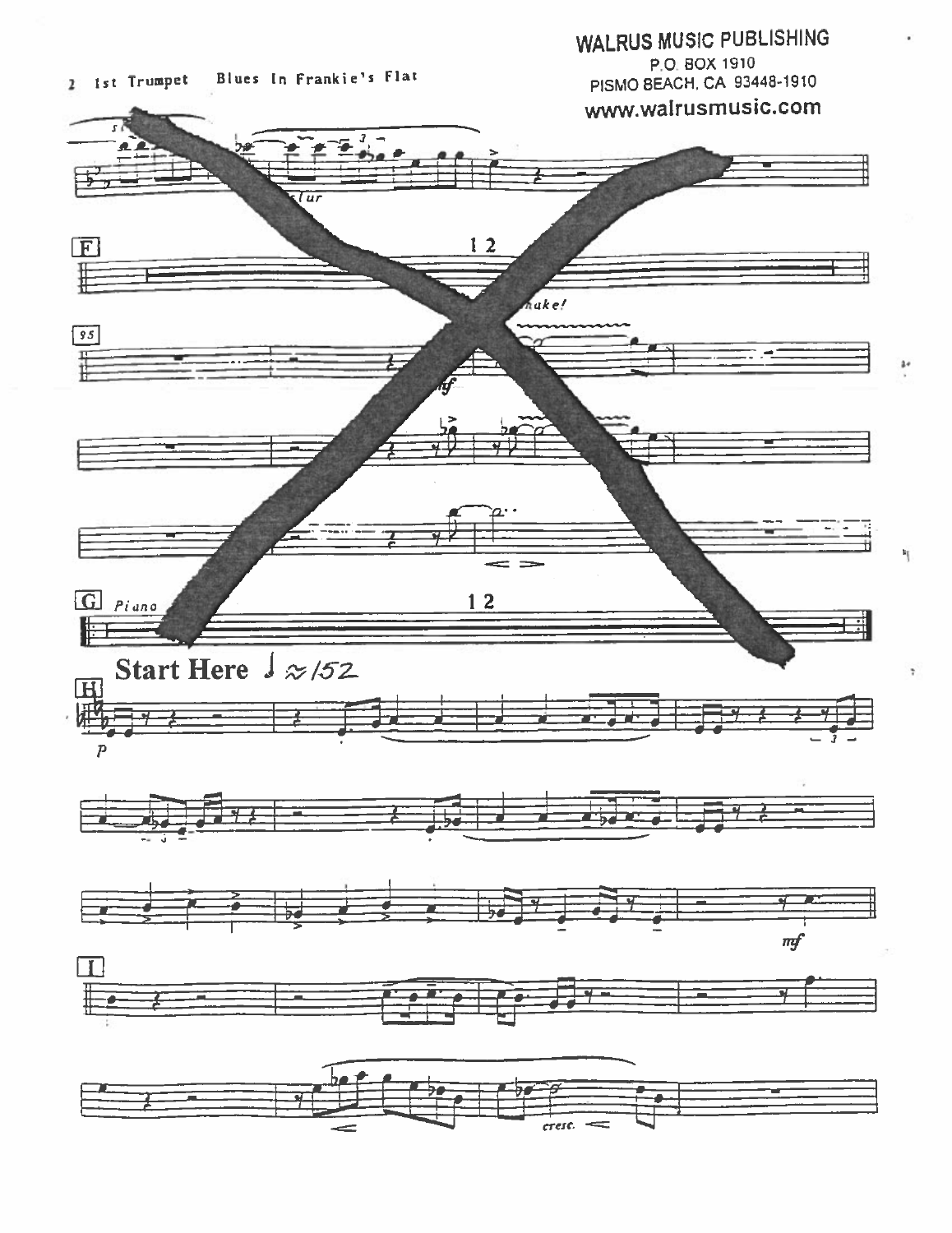

**WALRUS MUSIC PUBLISHING** P.O. BOX 1910 PISMO BEACH, CA 93488-1910 www.walrusmusic.com

C1994 by Swing That Music, Inc.<br>All Rights Reserved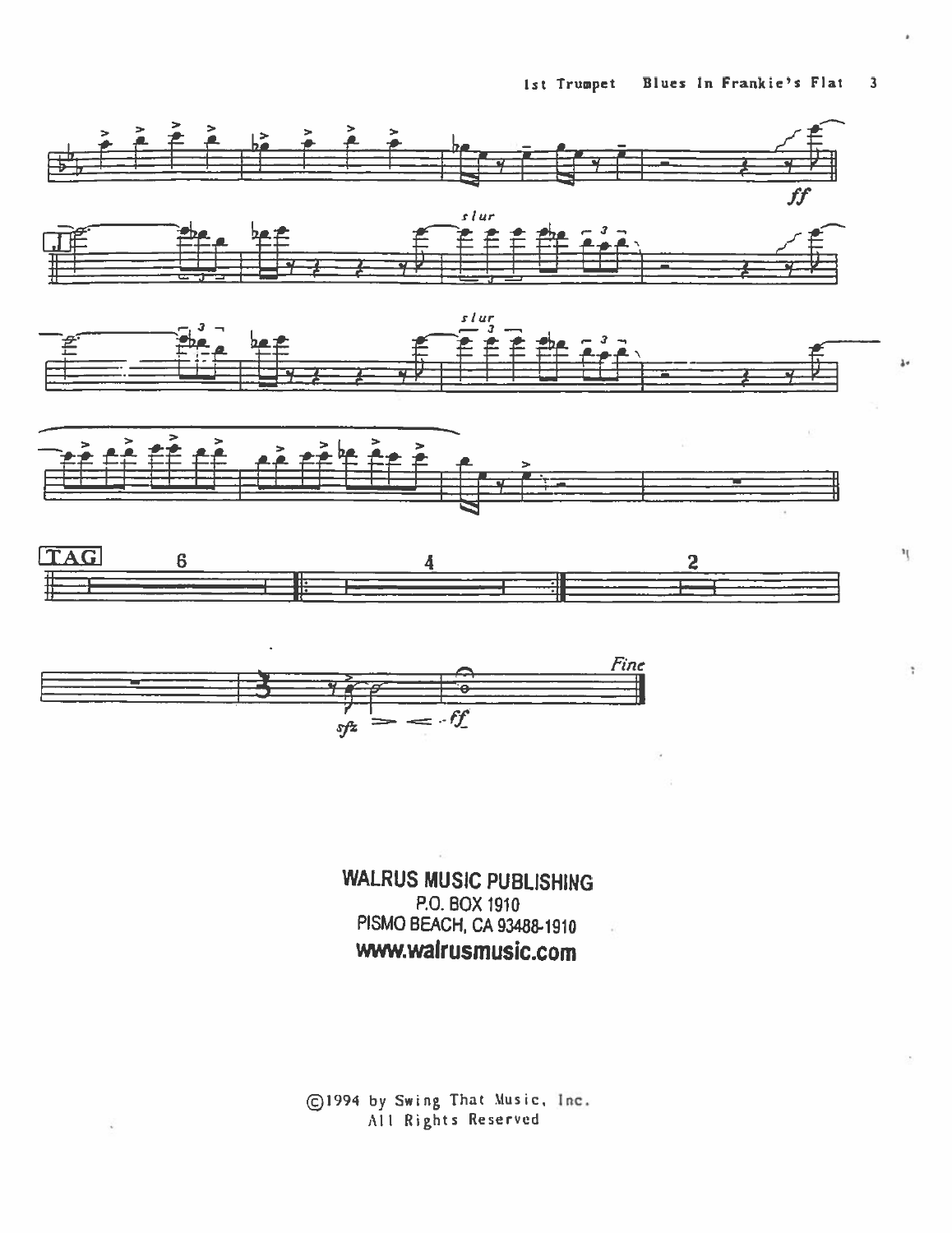# "BLUES FOR RED" 1sr Bb TRUMPET



 $\overline{2}$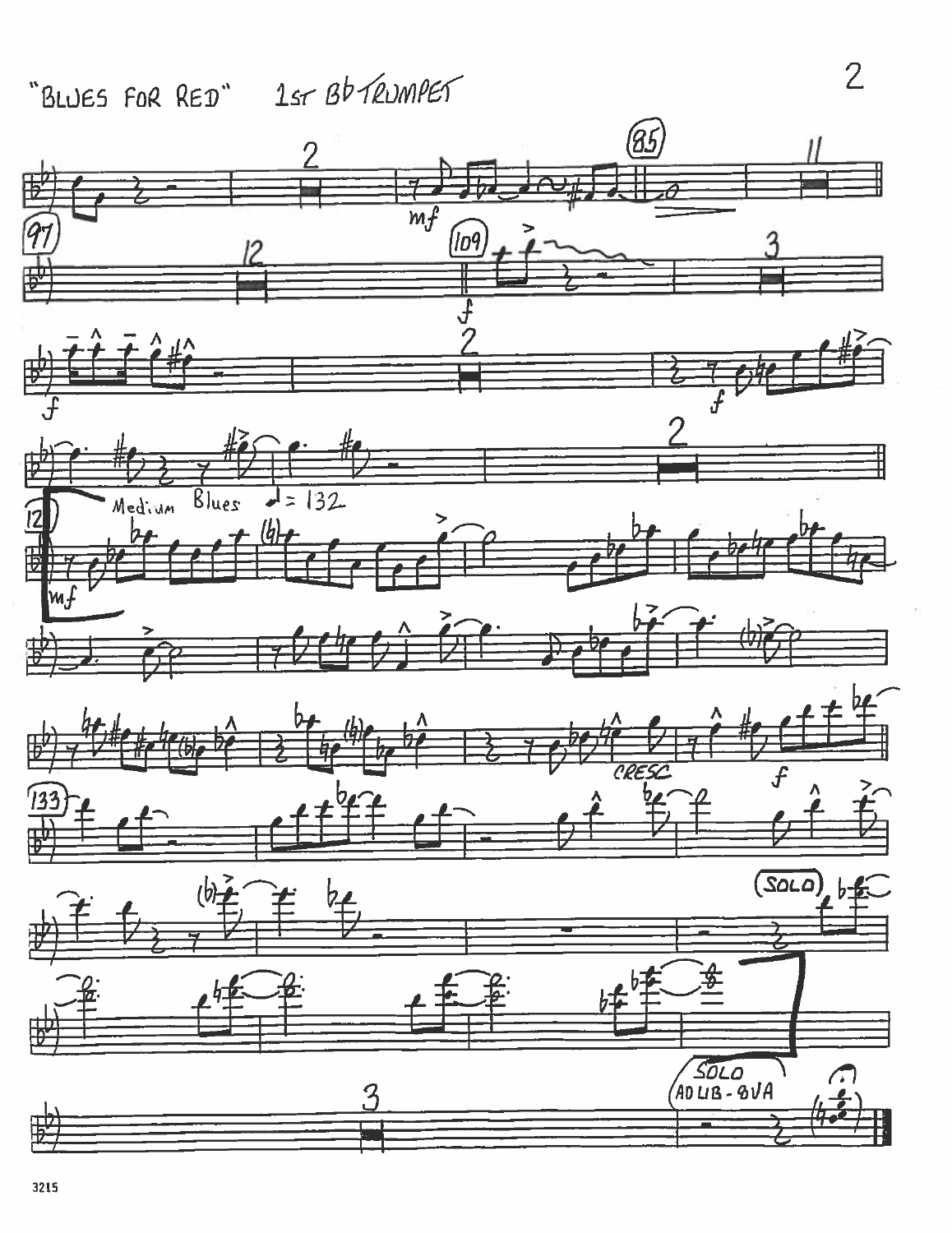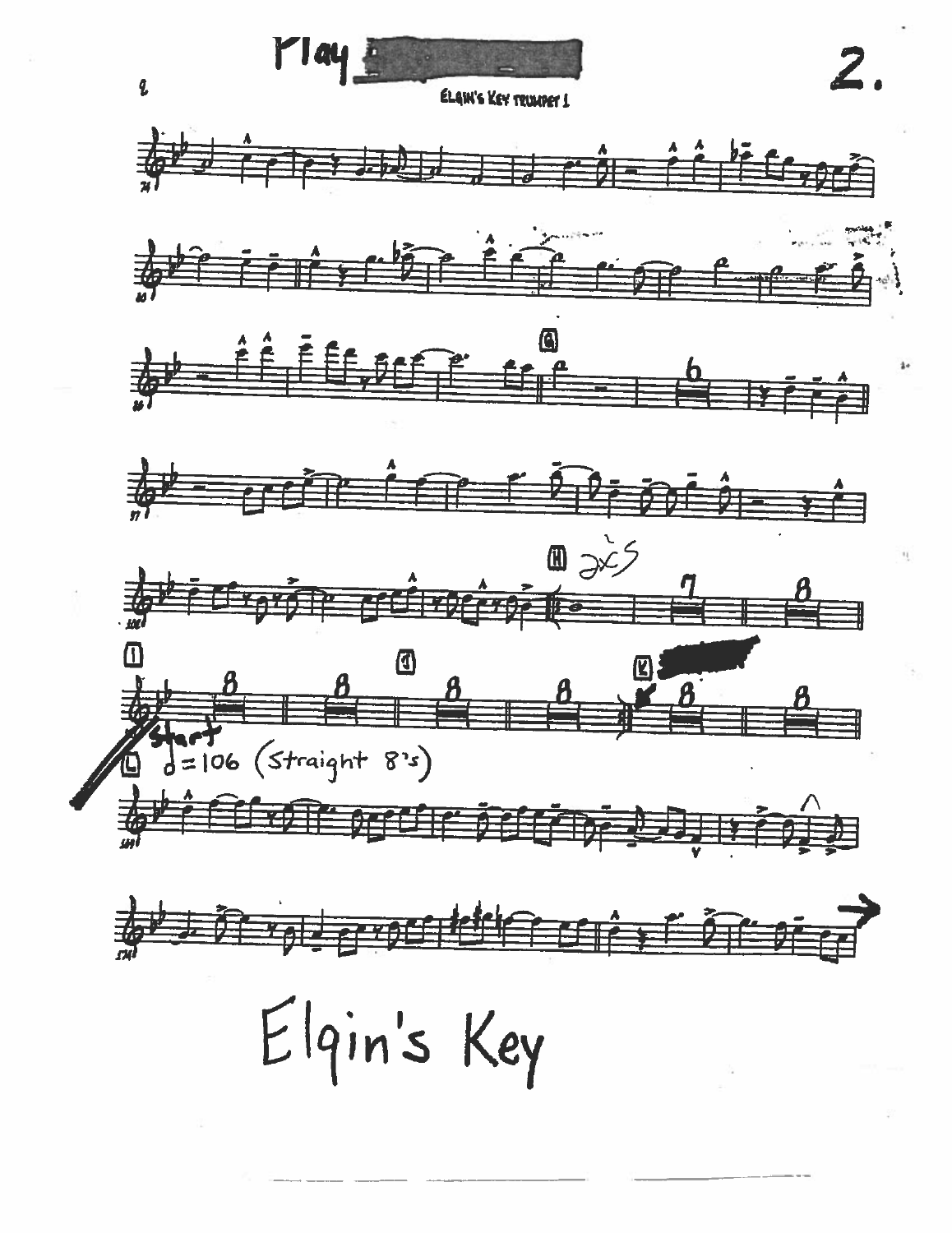- - **ELAIN'S KEY TRIMMET!**













Elgins Key p.2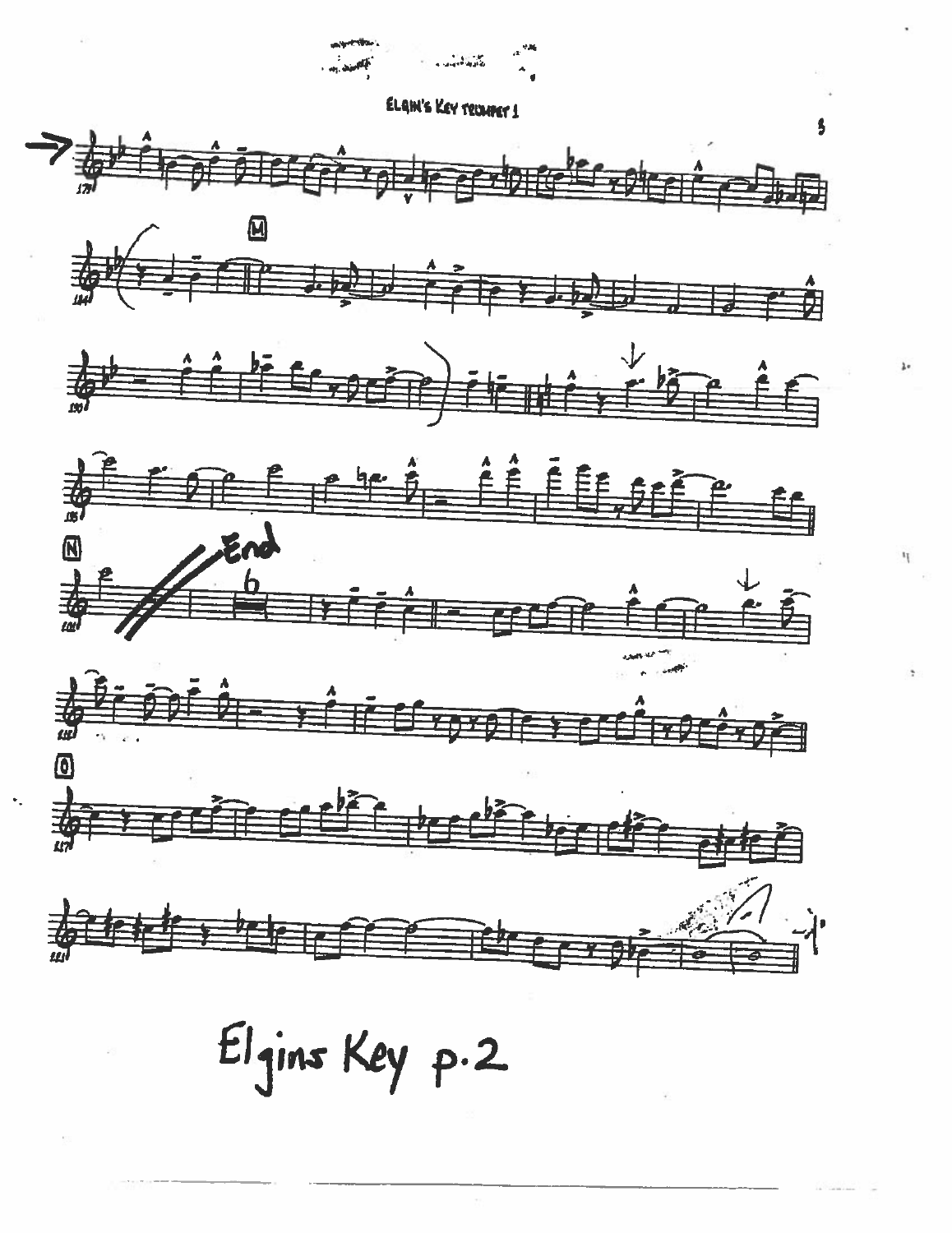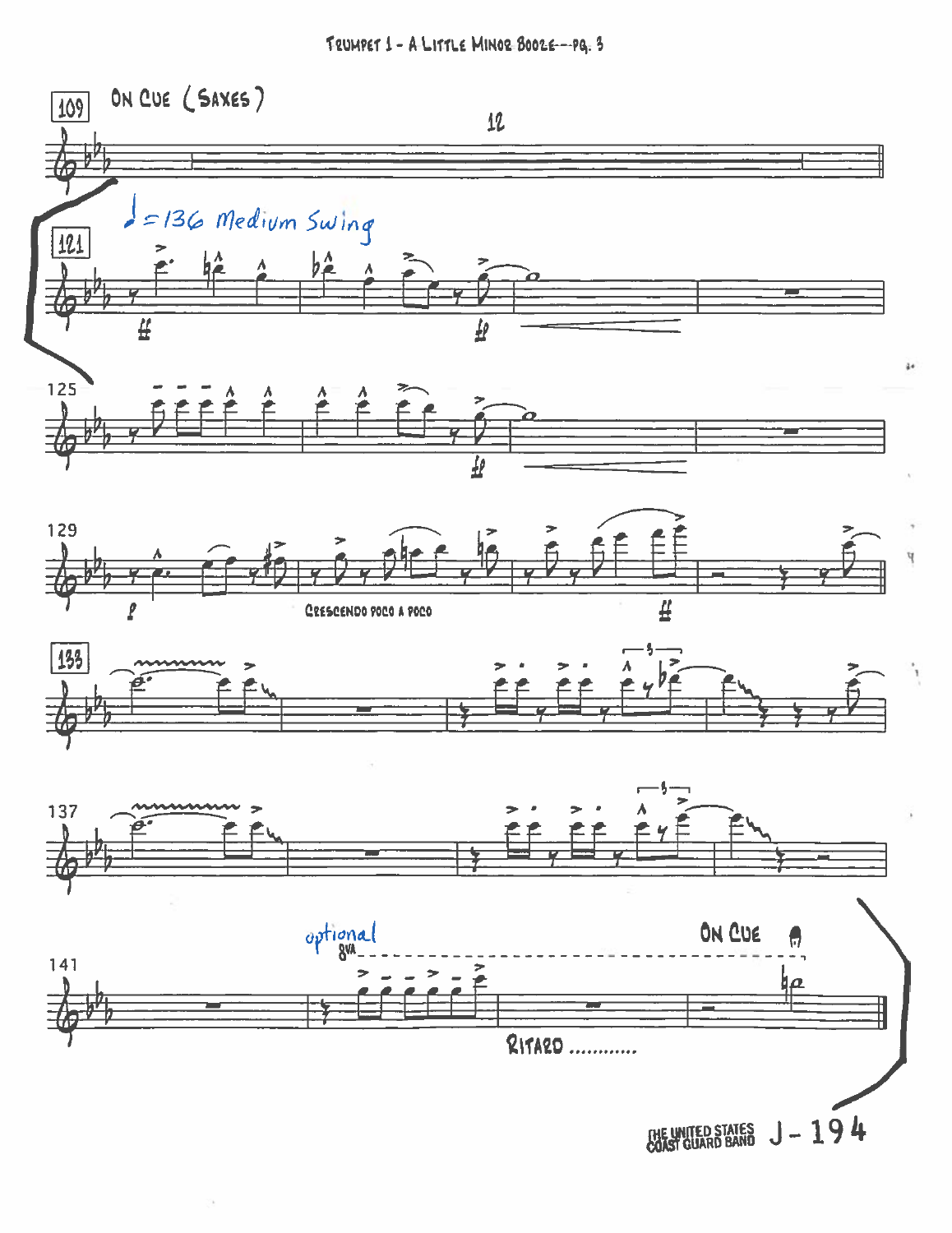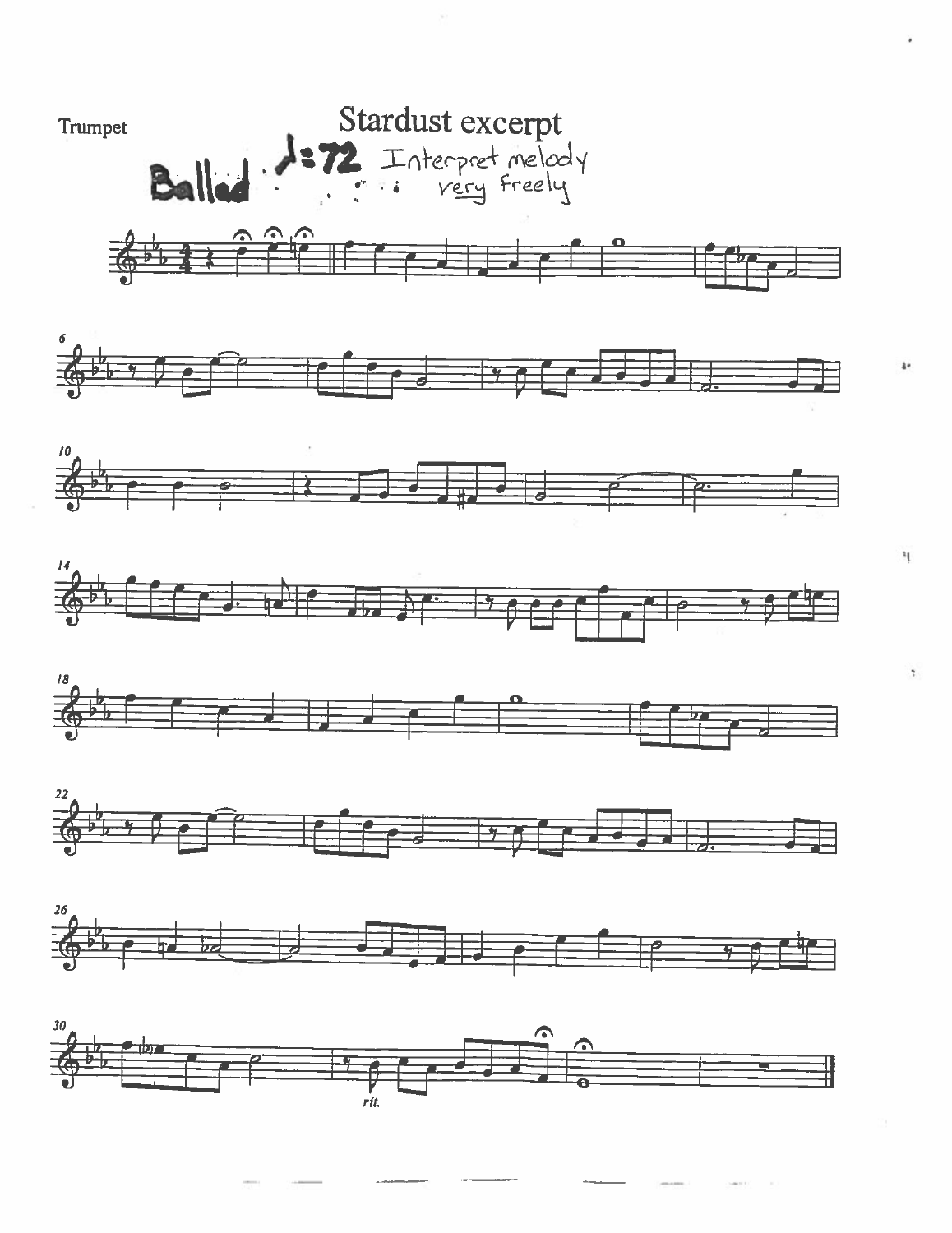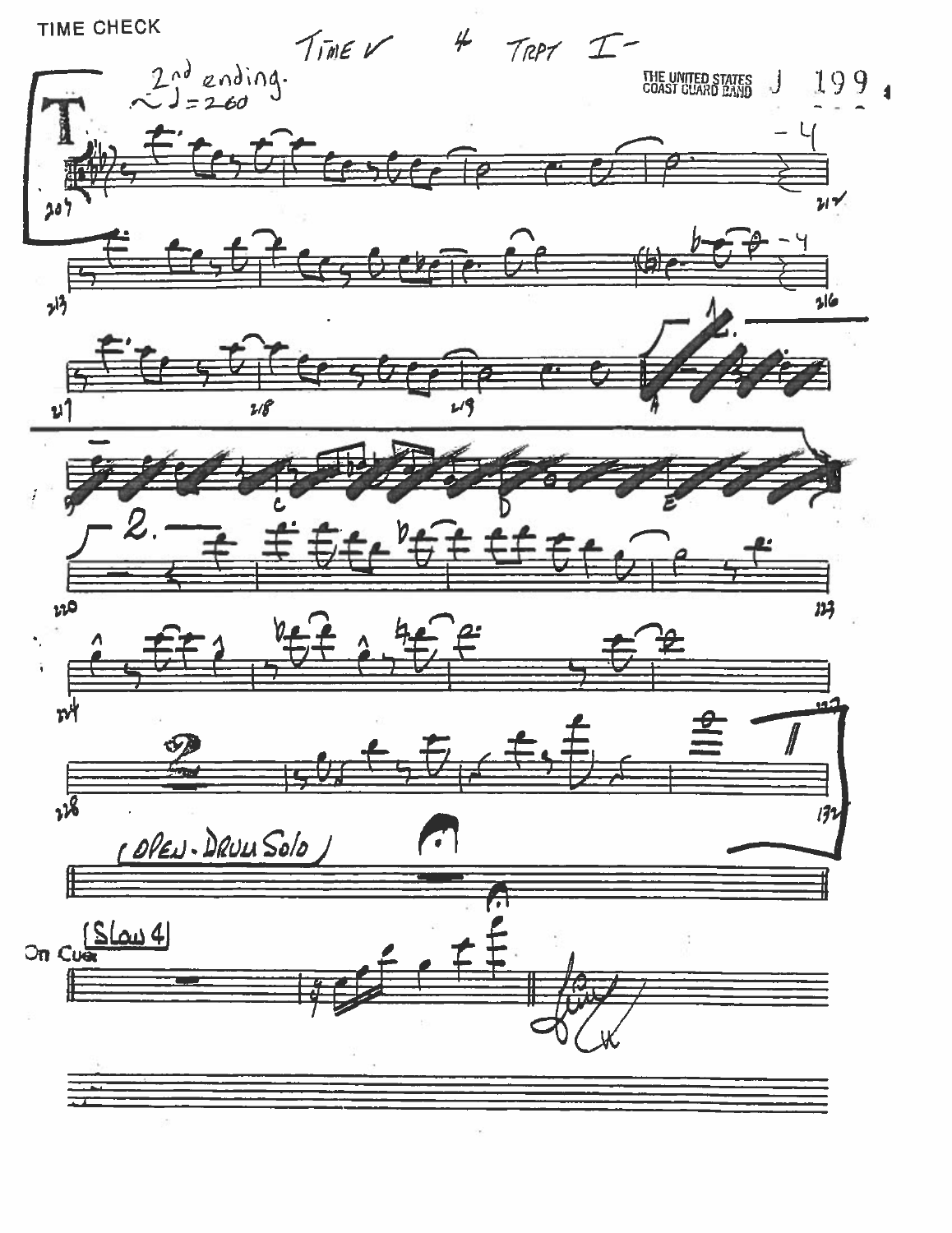

ij